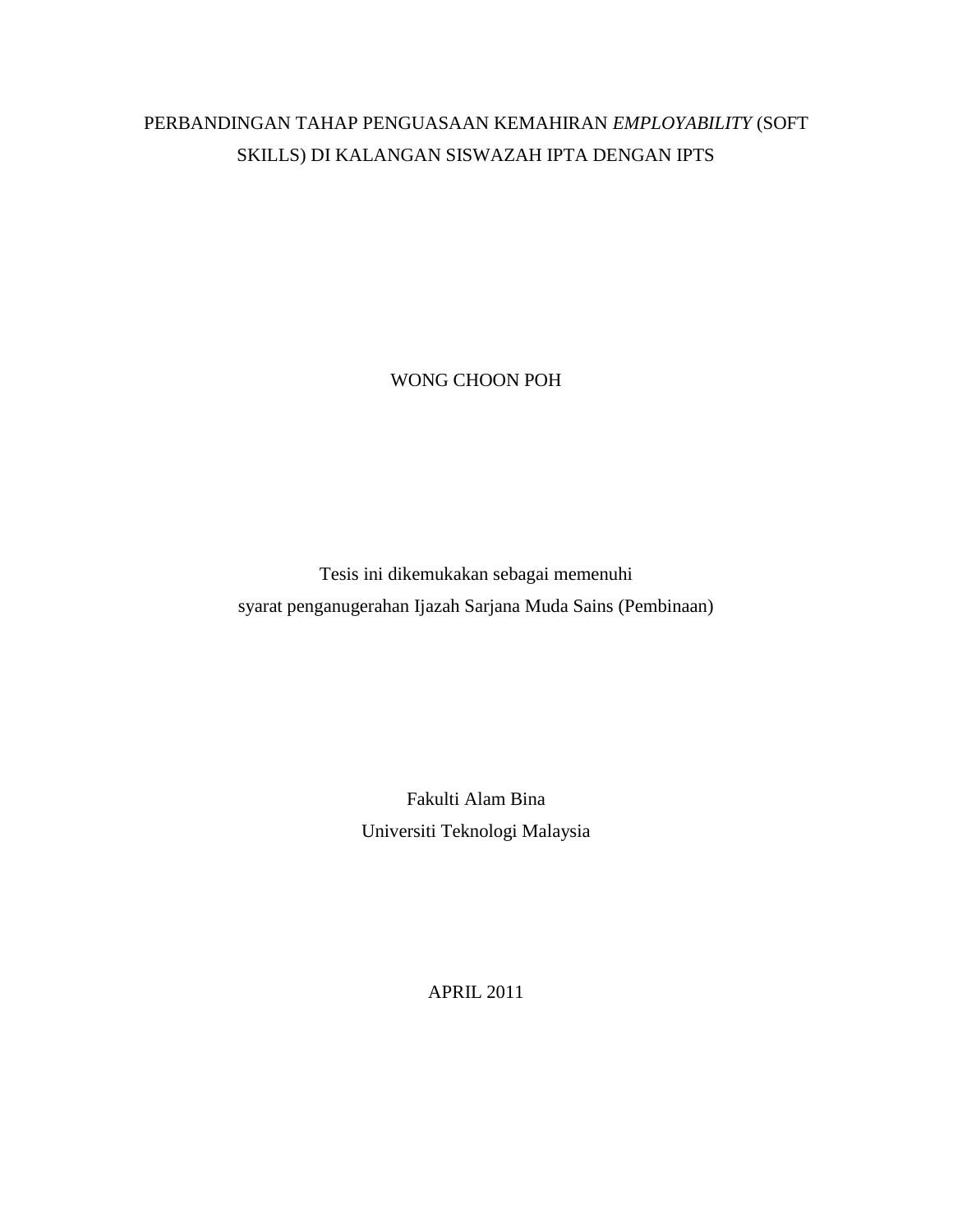## **ABSTRAK**

Kemahiran *employability* merupakan kemahiran yang amat penting untuk dikuasai oleh pelajar dalam menyiapkan diri bagi memasuki industri pekerjaan. Kegagalan para pelajar menempatkan diri dalam sektor ini biasanya dikaitkan dengan tahap penguasaan kemahiran *employability* yang rendah dan tidak mencapai kehendak yang diperlukan oleh pihak majikan. Hal ini kerana, pemilihan graduan selalunya akan dinilai bukan sahaja dari aspek akademik, malah graduan perlulah memperkemaskan diri dengan pelbagai kemahiran, berketerampilan menarik dan berpengalaman. Objektif kajian adalah untuk mengenal pasti perbandingan tahap penguasaan pelajar IPTS dan IPTA terhadap kemahiran *employability*, serta kecenderungan pemilihan di antara graduan IPTS dan IPTA oleh pihak majikan industri. Daripada hasil dapatan dua objektif yang telah dinyatakan, perbezaan tahap penguasaan pelajar IPTS dan IPTA, serta kecenderungan pemilihan pihak majikan industri akan dapat dikenal pasti. Responden kajian ini adalah terdiri daripada 168 orang pelajar tahun akhir peringkat sarjana muda program pembinaan yang menuntut di *Kuala Lumpur Infrastructure University College* (KLIUC), *Limkokwing University of Creaive Technology* (LUCT), *University Tunku Abdul Rahman* (UTAR), *University Sains Malaysia* (USM), *University Tun Hussien Onn Malaysia* (UTHM) dan *University Technology Malaysia* (UTM), serta 160 orang kontraktor kelas G6 dan G7 yang berdaftar di sekitar Kuala Lumpur dan Johor Bahru. Kajian ini telah menggunakan kaedah borang soal selidik sebagai instrumen bagi mendapatkan maklumat. Segala data yang diperoleh seterusnya dianalisis secara deskriptif iaitu dengan mendapatkan nilai skor min bagi setiap elemen kemahiran. Hasil kajian didapati keenam-enam universiti dikelaskan dalam tahap penguasaan yang baik, namun pelajar dari IPTS mempunyai tahap penguasaan yang lebih tinggi berbanding pelajar IPTA. Sementara itu, hasil kajian objektif kedua menunjukkan bahawa, majikan industri adalah lebih cenderung memilih graduan IPTA sebagai pekerja dalam bidang kerja pembinaan.